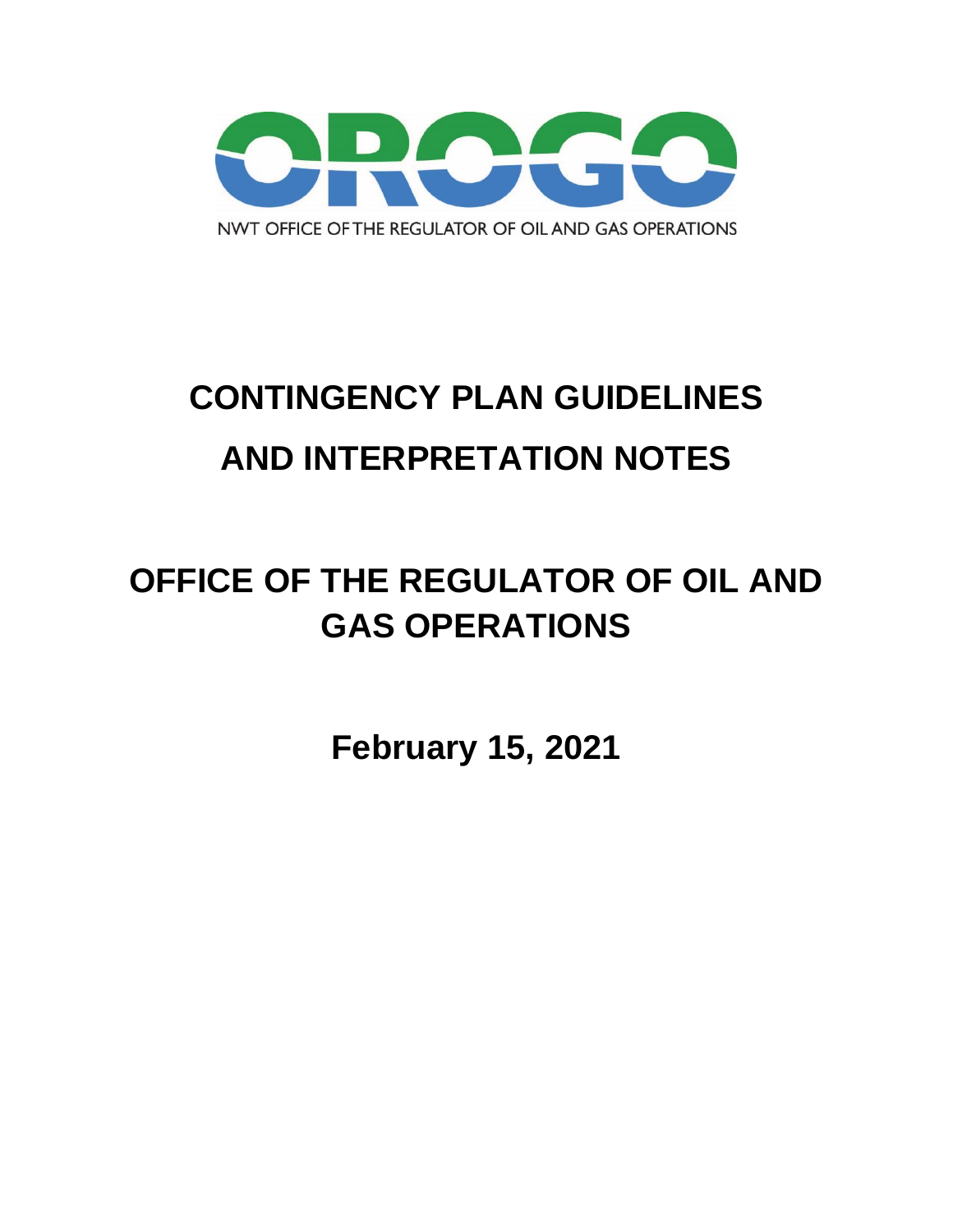#### **TABLE OF CONTENTS**

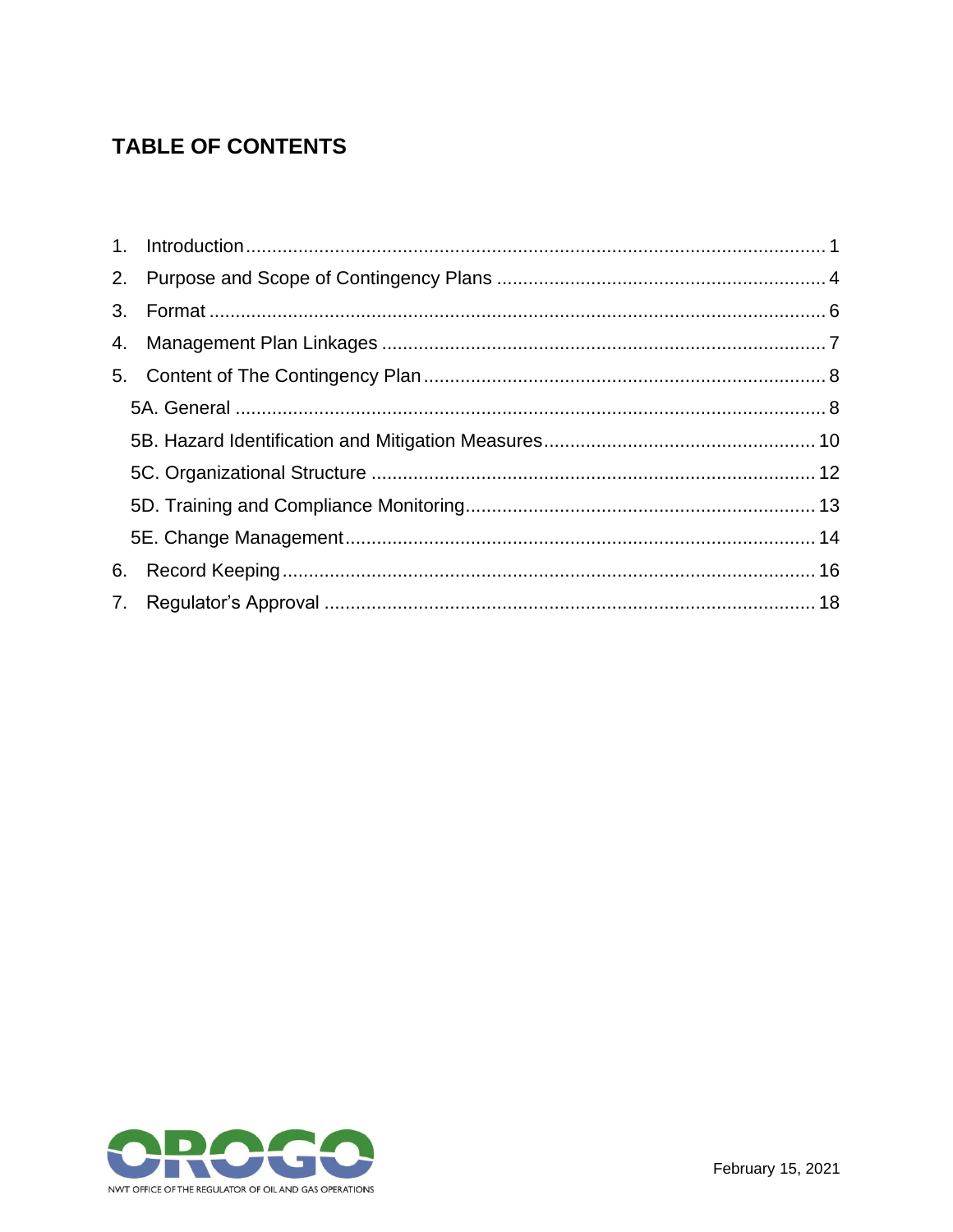#### <span id="page-2-0"></span>**1. INTRODUCTION**

**Purpose** The *Contingency Plan Guidelines and Interpretation Notes* (Guidelines) provide guidance to applicants and operators on the development and maintenance of Contingency Plans.

**Legislative**  The legislative requirements for Contingency Plans are:

#### **Requirements**

- Section 6(j) of the *Oil and Gas Drilling and Production Regulations* (OGDPR) states that an application for an Operations Authorization (OA) must include Contingency Plans, including emergency response procedures to mitigate the effects of any reasonably foreseeable event that might compromise safety or environmental protection;
- Section 19(e) of the OGDPR requires that all persons at an operation, or in transit to or from an operation, are familiar with safety and evacuation procedures and with their respective roles and responsibilities in the Contingency Plans, including emergency response procedures;
- Section 77 of the OGDPR states that records must be kept of all emergency drills and exercises;
- Section 86(1) of the OGDPR requires that operators include a description of Contingency Plan exercises in environmental reports required for a production project; and
- Section 86(2) of the OGDPR requires that operators include a description of Contingency Plan exercises in environmental reports required for an exploration or delineation well.
- **Minimum Requirements** The Guidelines set out the minimum requirements for the content of Contingency Plans. Applicants may provide additional or different content, where that content is demonstrated to meet or exceed the same requirements for the protection of human safety and the environment.
- **Legislation is Paramount** Where a conflict exists between the Guidelines and the OGDPR, the OGDPR are paramount.

**Objectives** The objectives of the Guidelines are to:

• Clarify information requirements for Contingency Plans submitted to the Regulator;

Assist in the submission of complete Contingency Plans to enhance the efficiency of the application process;

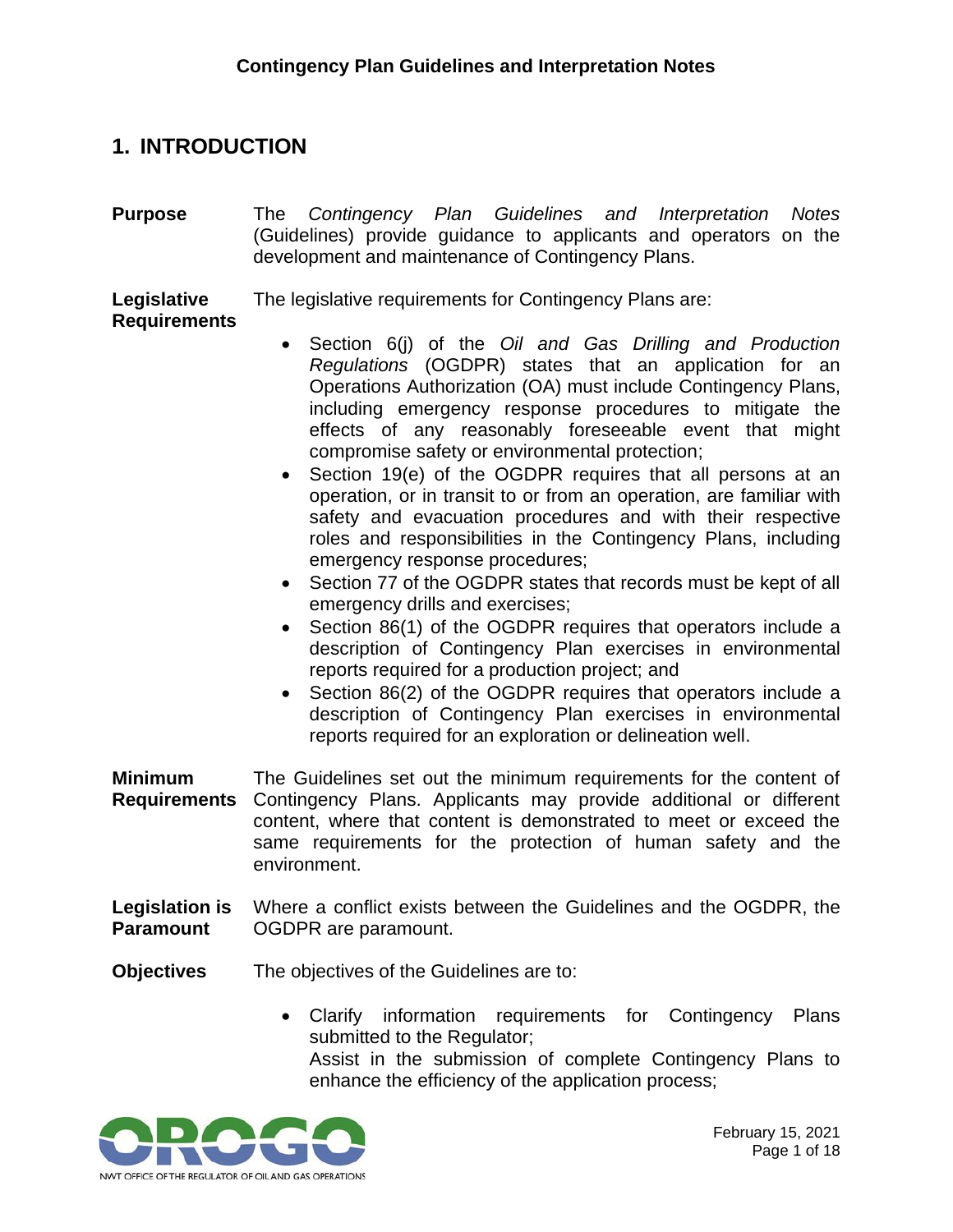- Ensure that operators understand the purpose and scope of Contingency Plans submitted to the Regulator; and
- Promote accessibility and transparency in oil and gas regulation.

**Regulator's Approval Required** Contingency Plans are used to consider the emergency response procedures for the work or activity before an Operations Authorization is issued (as required under section 12 of the *Oil and Gas Operations Act* (OGOA)).

> Contingency Plans are reviewed by the Regulator during the process of reviewing an application for an Operations Authorization. An approved Contingency Plan is required before the Regulator can issue an Operations Authorization.

**Authority** These Guidelines are issued by the Regulator under section 18 of OGOA.

#### **Regulator's Discretion** Application of these Guidelines is subject to the Regulator's discretion under OGOA.

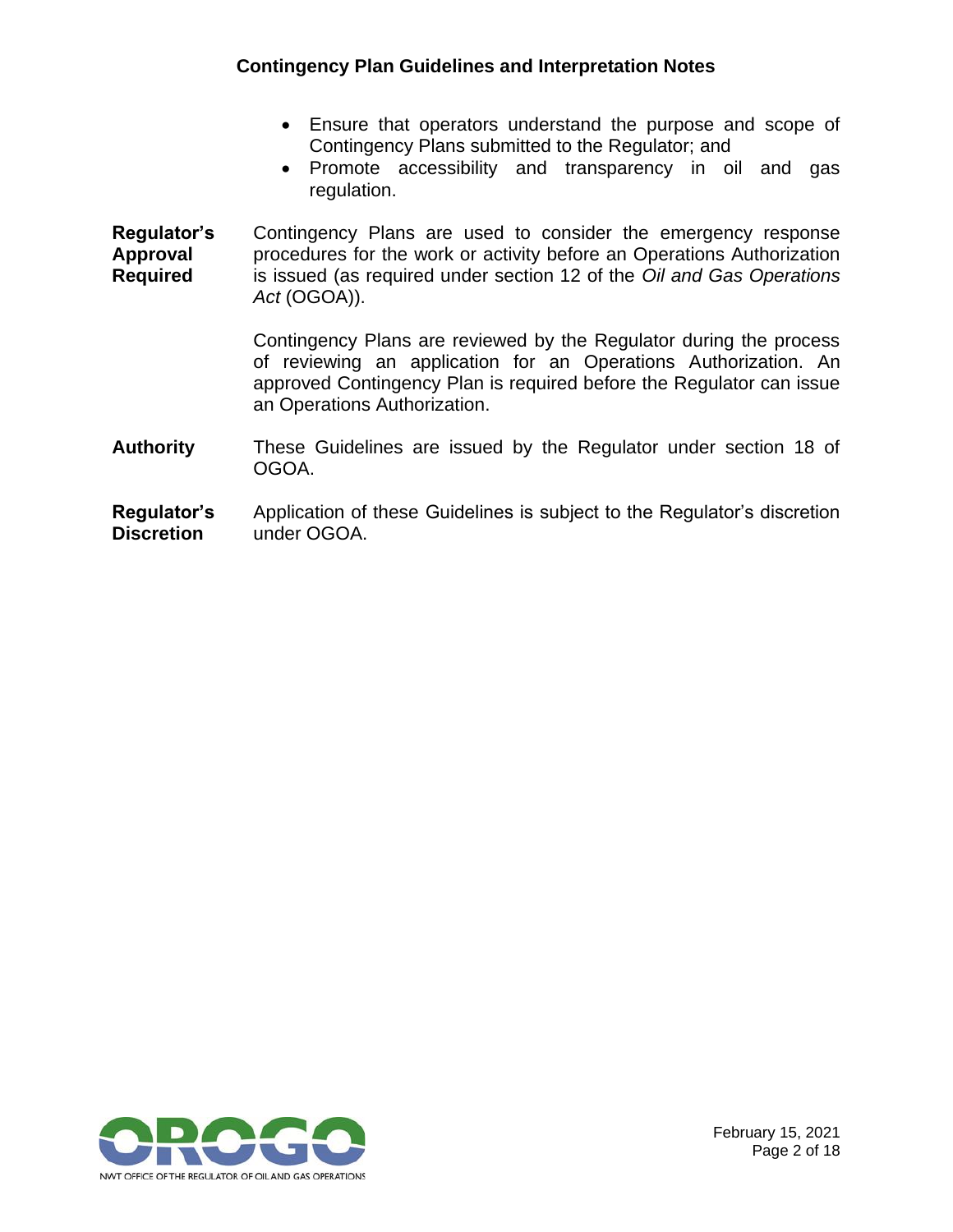#### **Contingency Plan Guidelines and Interpretation Notes**



**Contents** The Guidelines are organized as follows:

| <b>Section</b> | <b>Contents</b>                        | Page |
|----------------|----------------------------------------|------|
|                | Purpose and Scope of Contingency Plans |      |
| 3              | Format                                 |      |
|                | <b>Management Plan Linkages</b>        |      |
| 5              | Content of the Contingency Plan        |      |
|                | <b>Record Keeping</b>                  | 16   |
|                | Regulator's Approval                   | 18   |



February 15, 2021 Page 3 of 18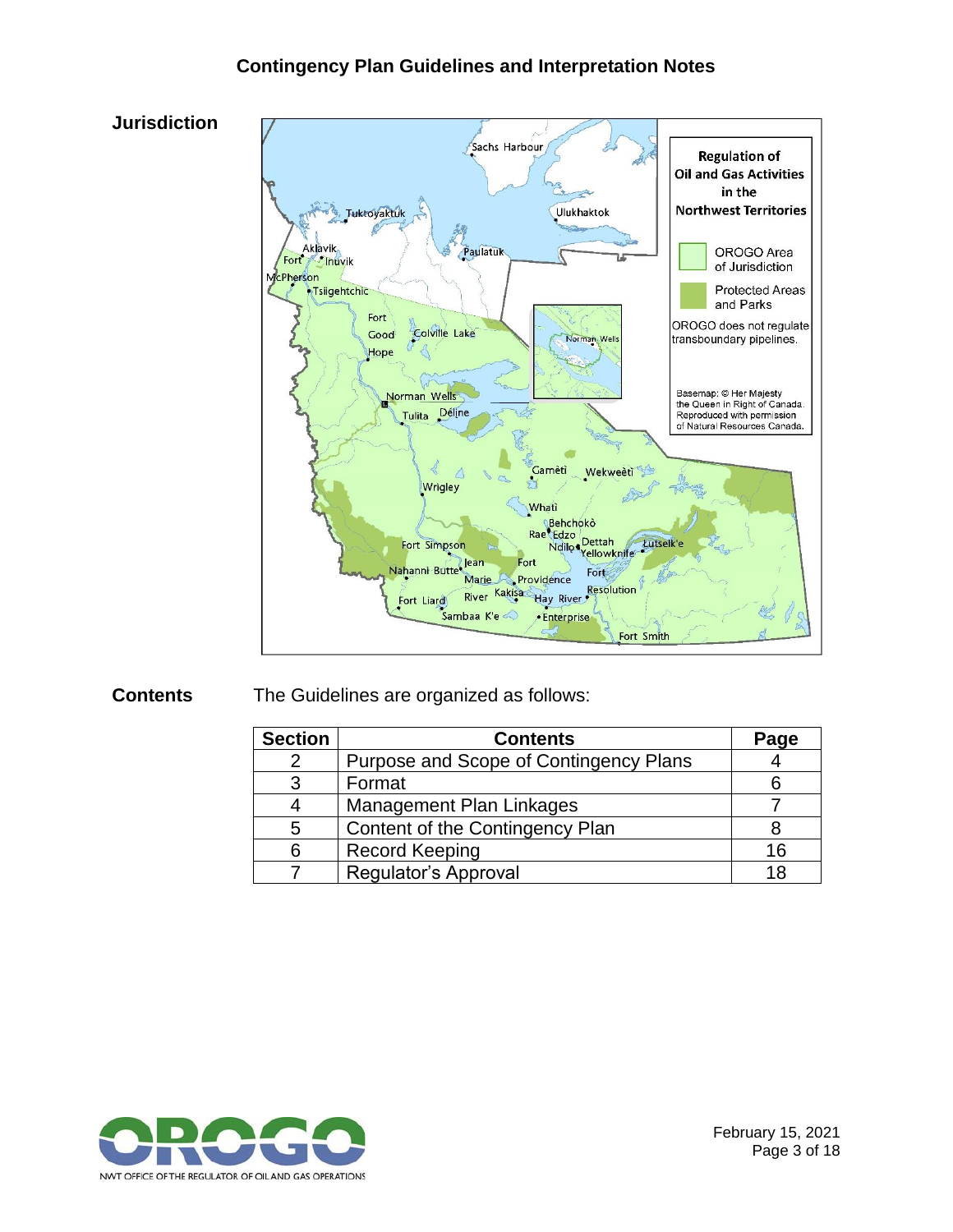#### <span id="page-5-0"></span>**2. PURPOSE AND SCOPE OF CONTINGENCY PLANS**

- **Contents** This section describes the purpose and scope of Contingency Plans submitted to the Regulator.
- **Objective** Operators understand the purpose, content and scope of Contingency Plans submitted to the Regulator.
- **Requirements** Section 6(j) of the *Oil and Gas Drilling and Production Regulations* (OGDPR) requires that Contingency Plans, including emergency response measures, are submitted with applications for an Operations Authorization.
- **Purpose of a Contingency Plan** A Contingency Plan should include statements and information that describe its purpose and demonstrate that the operator understands the relationship between the Contingency Plan and operator and contractor management systems, legal requirements, and the work to be completed.

The Contingency Plan should serve as a summary and detailed reference document that describes all emergency response procedures and how they will be implemented in the case of an emergency.

**Scope of a Contingency Plan** The scope statement should describe what is covered and what is excluded and provide for coordination measures with any relevant municipal, provincial, territorial or federal emergency response plan, including up to date local contact information. The scope should also include coordination measures with local First Nations, including up to date local First Nation contact information. The scope should describe the typical work and activities to be conducted, as well as critical support processes, including but not limited to logistics and program administration. The scope should encompass all activities described in the OA description of the proposed activities (see paragraph 6(a) of the OGDPR).

> The Contingency Plan should identify the operational boundaries or location of the work or activity and the proposed timing of activities (temporal scope). The scope should describe emergency response procedures for remote and inaccessible locations where access to resources, services or personnel could be limited.



February 15, 2021 Page 4 of 18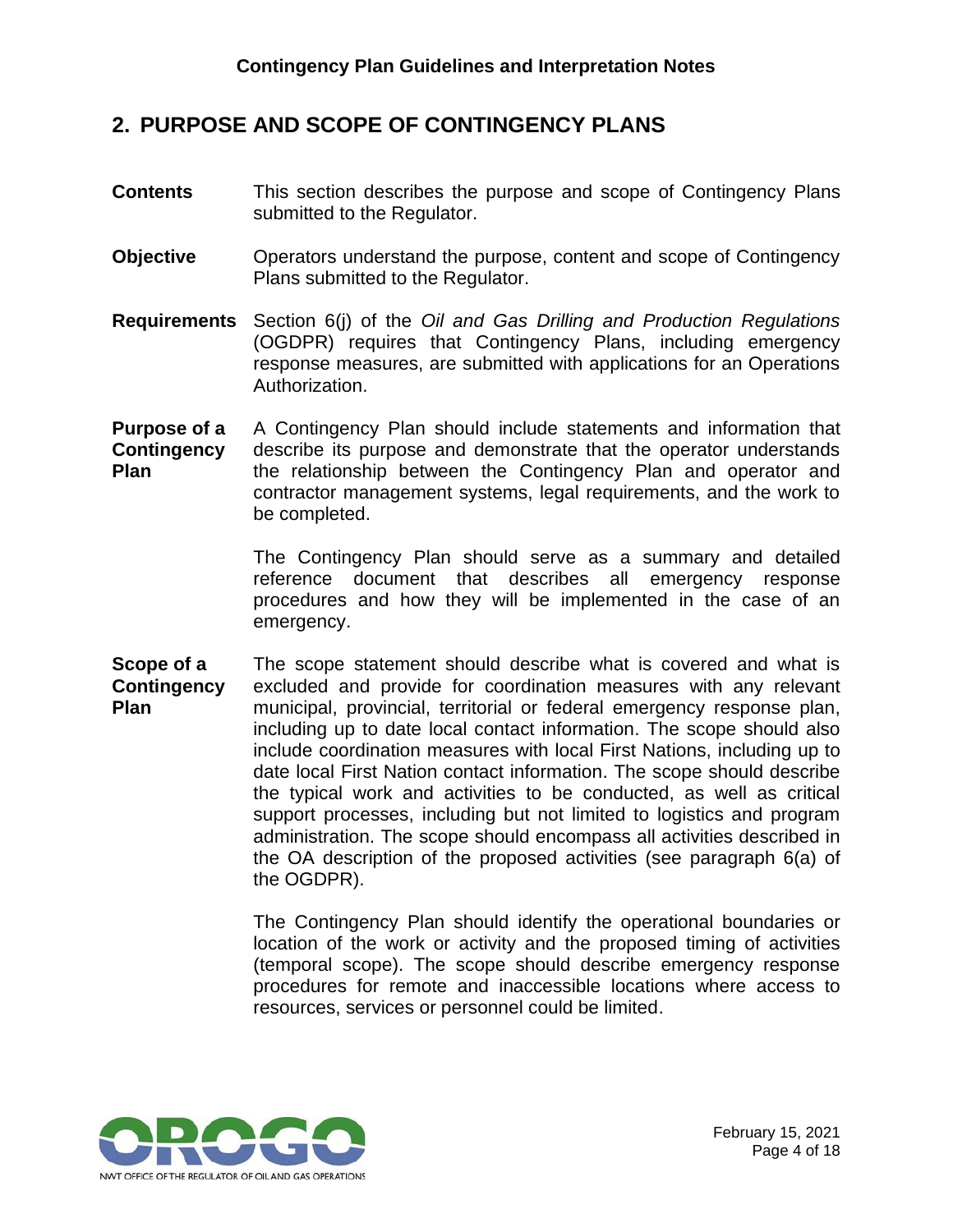The Contingency Plan should identify the specific aspects of the planned work or activities to which the Contingency Plan will be applied, including any particular limitations to its applicability. This should include, as applicable, works and activities related to logistics, mobilization, exploration, drilling, construction, operations, decommissioning and abandonment, and post-abandonment.

**Reflecting the Complexity of the Activity** The scope and details of a Contingency Plan are a function of work activity, location, complexity and risk.

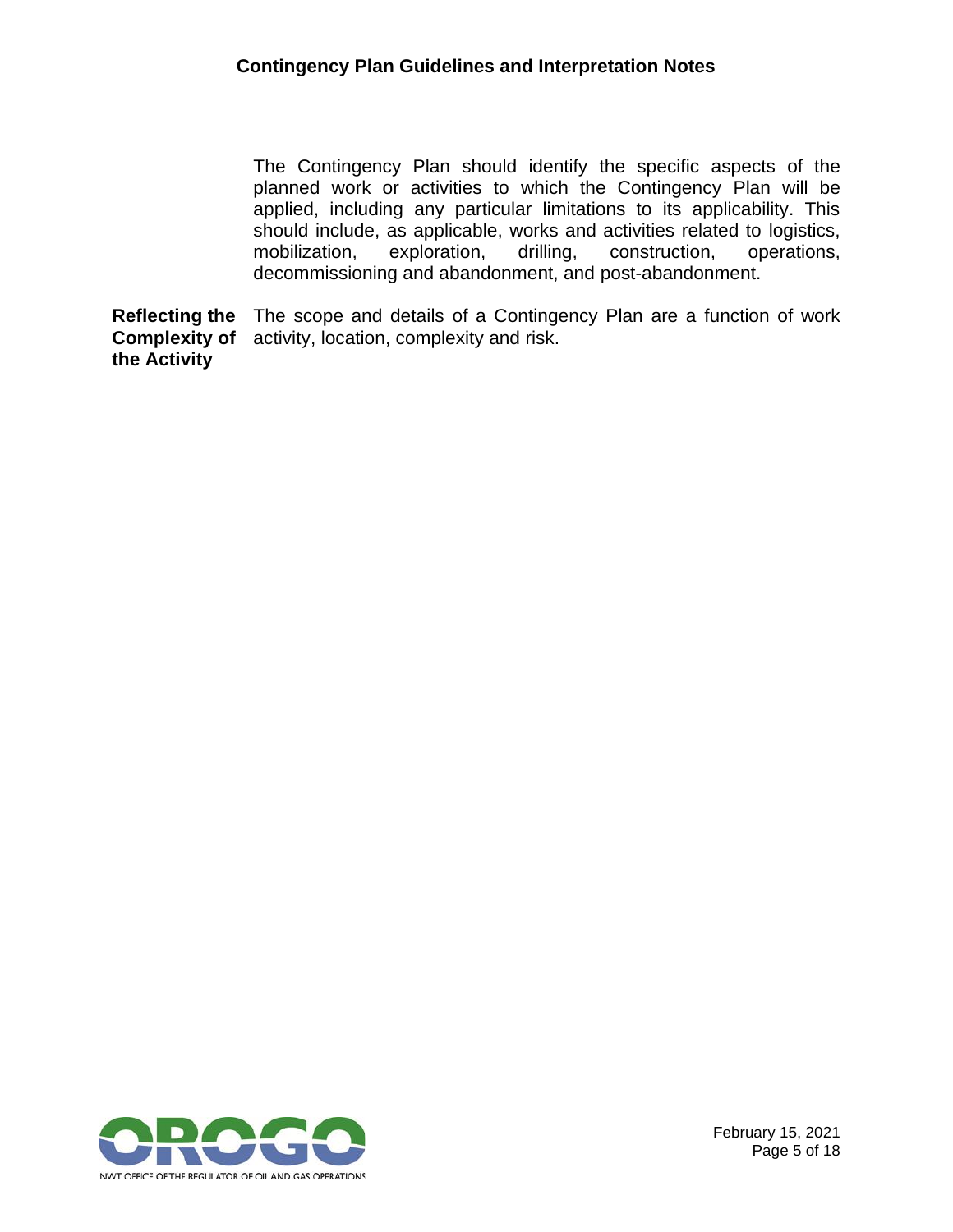#### <span id="page-7-0"></span>**3. FORMAT**

- **Contents** This section describes the formatting requirements for a Contingency Plan and addresses:
	- Integrated Health, Safety and Environmental Management Systems (IHSEMS); and
	- Version tracking.
- **Objective** The Contingency Plan is organized appropriately.

**Format of a Contingency Plan** There are no specific requirements for the format of a Contingency Plan. However, an operator should consider the following when organizing a Contingency Plan:

- The Contingency Plan document forms part of the operator's management system and should be consistent with the overarching management system;
- The Contingency Plan must adequately address the requirements outlined in the *Oil and Gas Drilling and Production Regulations* (OGDPR); and
- For the production phase, the Contingency Plan must reflect commitments made in the approved Development Plan.
- **IHSEMS** An operator may have an Integrated Health and Safety Environment Management System (IHSEMS). If so, the IHSEMS may be submitted, but it must meet the requirements of sections 6, 8 and 9 of the OGDPR.

If an IHSEMS is submitted, the operator must also submit a concordance table, relating the parts of the IHSEMS to the requirements of the OGDPR and these Guidelines.

**Version**  Each version of the Contingency Plan submitted must:

**Tracking**

- Be submitted as an entire document;
- Include information on the document version and date of publication; and
- Identify the company officer responsible for the document.

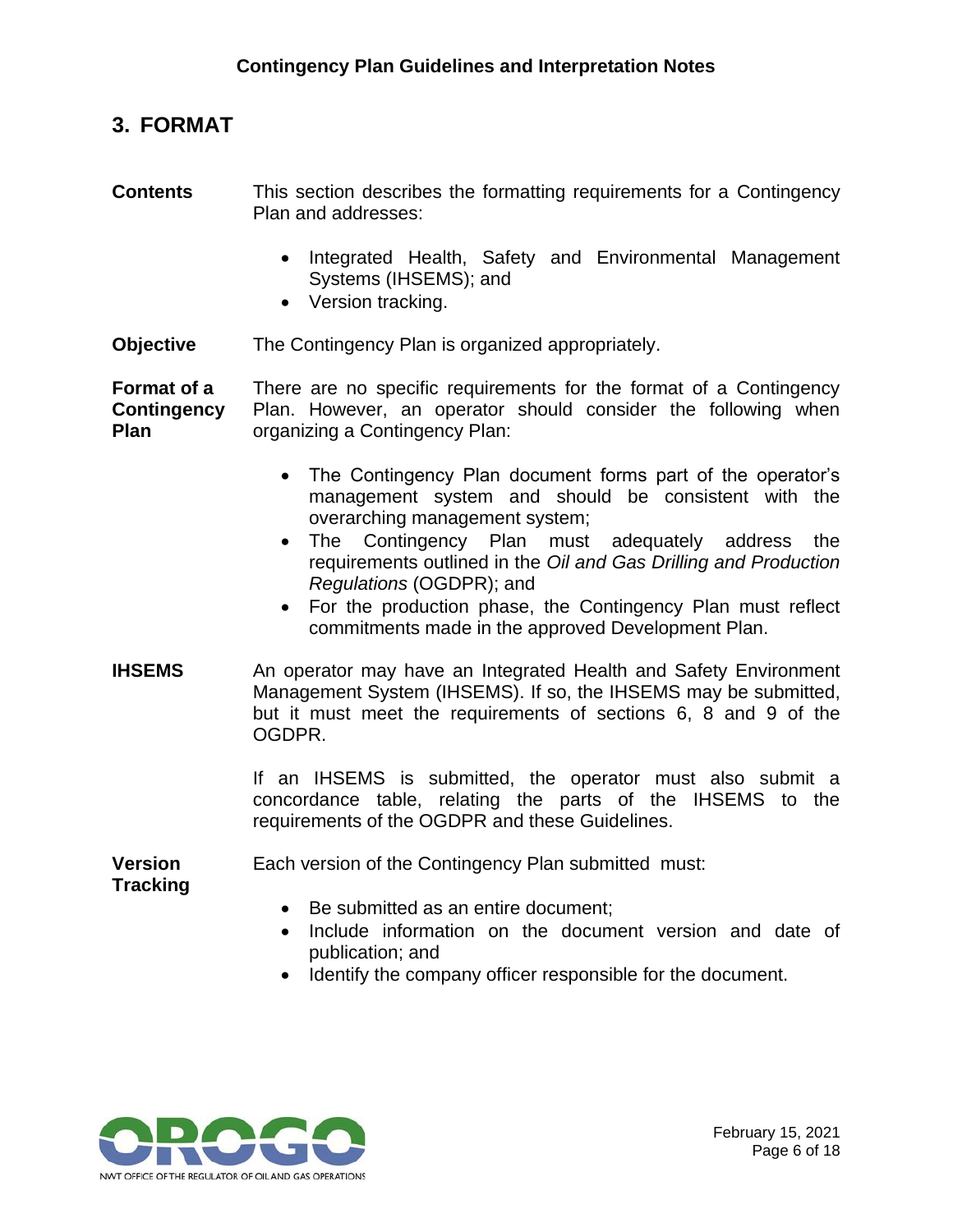#### <span id="page-8-0"></span>**4. MANAGEMENT PLAN LINKAGES**

- **Contents** This section describes the links between the Management System and the Contingency Plan. It addresses:
	- Management system structure;
	- Separate emergency response procedures or systems;
	- The operator's emergency response policy; and
	- References to other documents.
- **Objective** The Contingency Plan is a component of the operator's Management System and provides assurance that the operator can appropriately manage any level of emergency when conducting a specific work or activity.
- **Requirements** The Management System integrates operations and technical systems with the management of financial and human resources to ensure compliance with the *Oil and Gas Operations Act* (OGOA) and with the *Oil and Gas Drilling and Production Regulations* (OGDPR) (section 5(1) of the OGDPR).

The Management System includes the policies on which the system is based (for example, the safety policy) (section 5(2)(a) of the OGDPR).

- **Management System Structure** The operator may determine the structure of the Management System taking into account the purpose of the system and required elements identified in section 5 of the OGDPR. The structure and the scope of the Management System may be broader than the requirements in section 5, but must meet those requirements.
- **Separate Emergency Response Procedures**  An operator may have a separate Emergency Response System, or manage the emergency response elements of its activity through a general Management System.

**or Systems** 

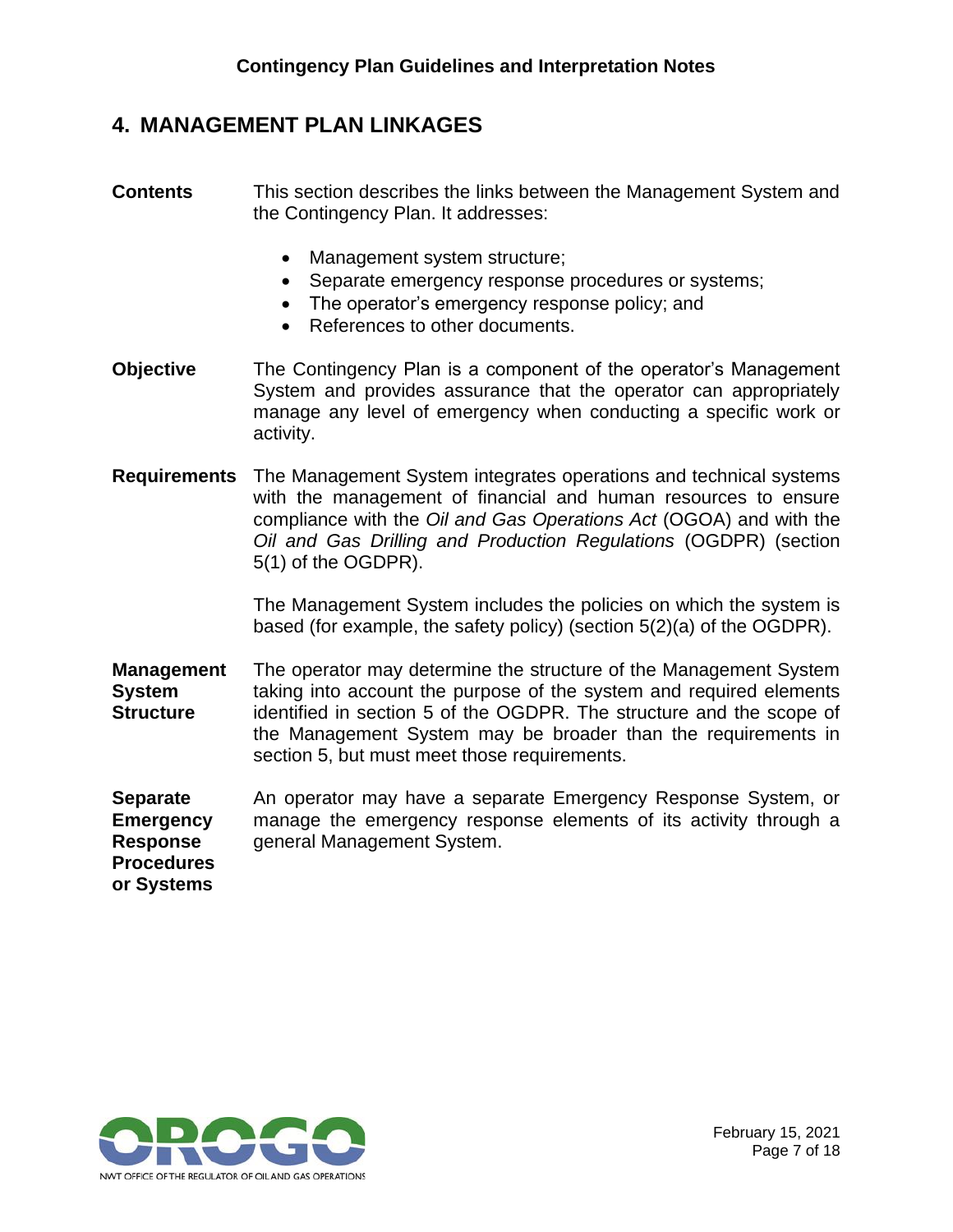#### <span id="page-9-0"></span>**5. CONTENT OF THE CONTINGENCY PLAN**

#### <span id="page-9-1"></span>**5A. General**

**Contents** This section provides general information on the contents of a Contingency Plan and specifically addresses:

- Level of detail;
- Overall responsibilities;
- Commitments by the operator; and
- Links to other plans.
- **Level of Detail** The Contingency Plan must contain sufficient detail to be understandable and useful. The Contingency Plan is not a standalone document and should refer to rather than duplicate detailed information contained elsewhere in the Management System.
- **Overall Responsibilities** The Contingency Plan should be responsive to other sections of the *Oil and Gas Operations Act* (OGOA) and its associated regulations, as applicable. Where the operator has developed detailed procedures or work instructions (or detailed procedures or work instructions have been developed by their contractors and accepted by the operator) to satisfy their emergency response responsibilities, the Contingency Plan should summarize the content of these documents rather than repeat the content. The Contingency Plan should explain the operator's due diligence, overall coordination and oversight of the work or activity, as well as appropriate operations and operation-specific information.

In order to maintain a high standard of operational safety, operators are expected to ensure that personnel, including contractors and other service personnel, are competent and well versed with the Contingency Plan.

Operators have a responsibility to ensure and demonstrate that they are fully prepared and capable of responding to any level of emergency. Emergency preparedness and response includes all activities done prior to an emergency so that designated personnel are ready and able to respond quickly and appropriately, as well as those activities that take place during the incident.

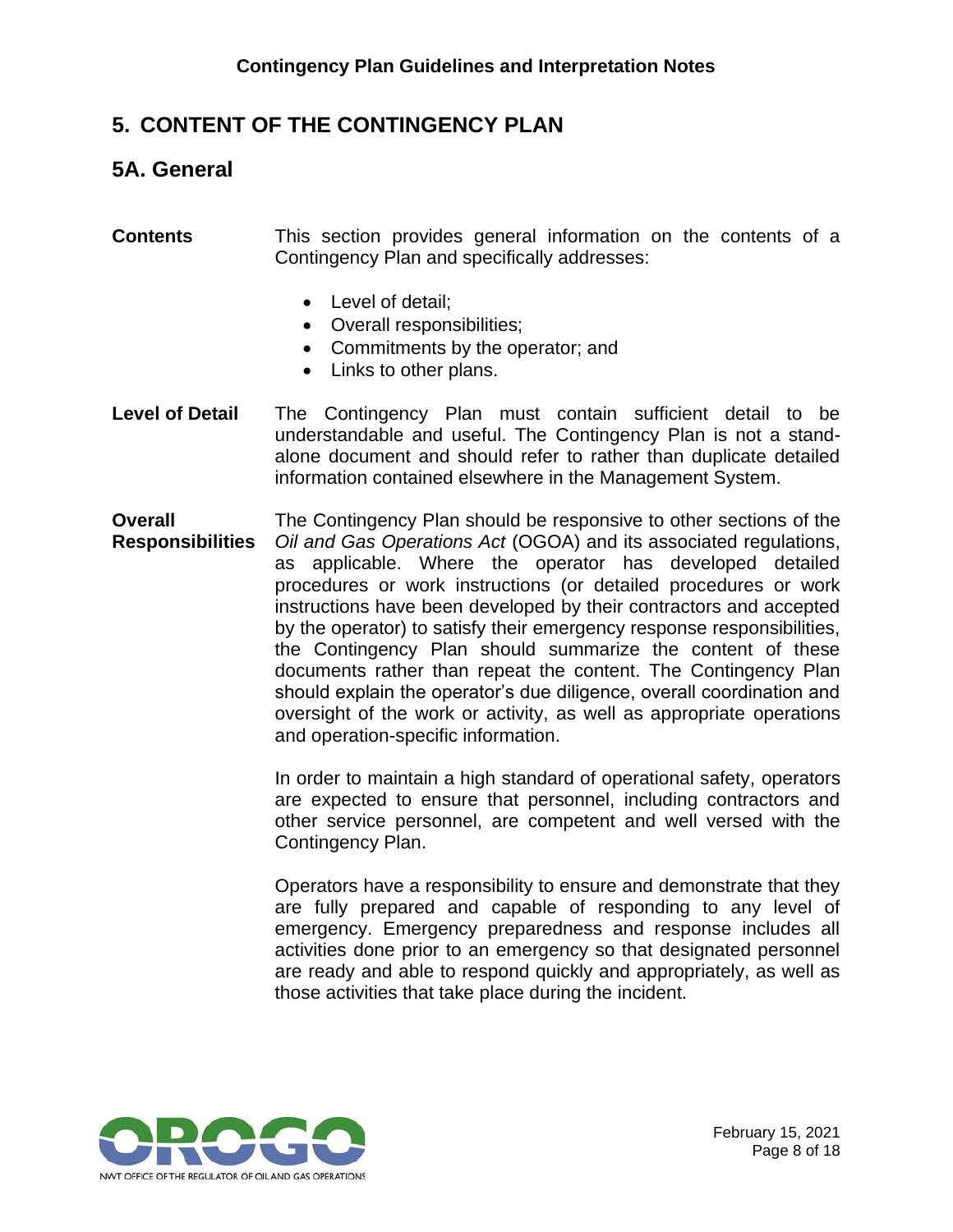**Commitments by the Operator** The Contingency Plan should reference and be responsive to commitments that the operator has made, with respect to emergency response, as part of the application process prior to work or activities being undertaken. This may include, but is not limited to:

- Commitments made in an application for a Development Plan Approval; and
- Commitments made in the application for authorization of a work or activity (Operations Authorization).

**Links to Other Plans** Linkages to relevant emergency response information in other plans should be included in the Contingency Plan.

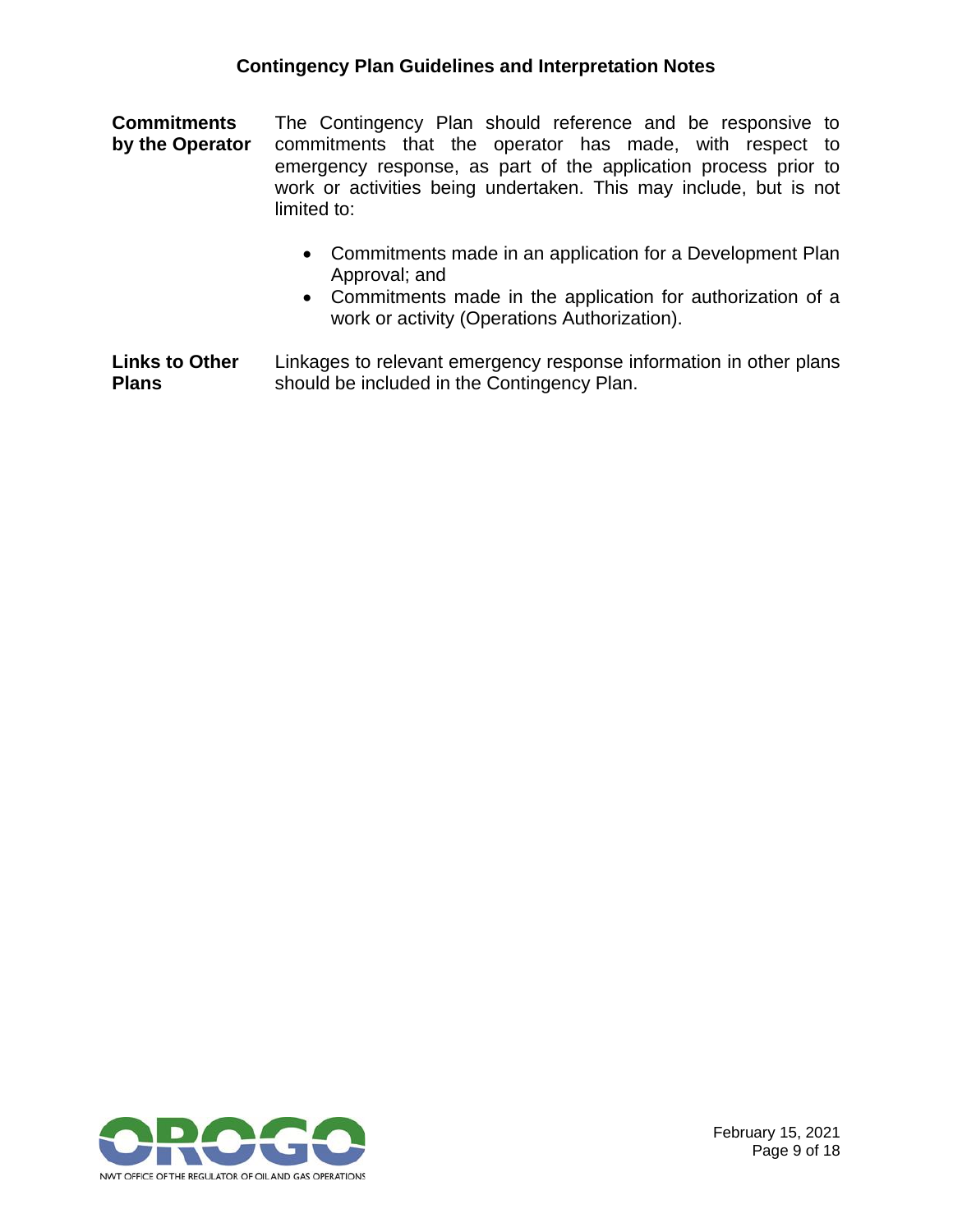#### <span id="page-11-0"></span>**5B. Hazard Identification and Mitigation Measures**

- **Contents** This section describes how the Contingency Plan should address identification of hazards, the evaluation of risk and risk mitigation. It addresses:
	- Hazard and risk identification;
	- Mitigation measures and emergency response procedures;
	- Resources and equipment;
	- Site specific considerations; and
	- Notification requirements.
- **Objective** Contingency Plans include all emergency and spill response procedures required to deal with all potential environmental and safety hazards identified for the operation.
- **Requirements** Section 6(j) of the *Oil and Gas Drilling and Production Regulations* (OGDPR) requires that contingency plans, including emergency response measures, are submitted with applications for an Operations Authorization.

**Hazard and Risk**  The Contingency Plan must identify all hazards and risks associated **Identification**  with the proposed activity. Consider the potential for:

- Slips, trips, pinches and falls;
- Fire / explosion;
- High pressure lines and equipment;
- Electrical, hydraulic and/or mechanical energy;
- Chemical exposure (e.g. sour gas);
- Severe weather or conditions beyond design and/or operating limits, and forecast of such conditions at or in the vicinity of the planned work or activity;
- Remote work sites:
- Vehicle collisions/crashes;
- Wildlife;
- Ice management;
- Precautionary down-manning;
- Flight following and vessel tracking; and/or
- Any other identified hazard.

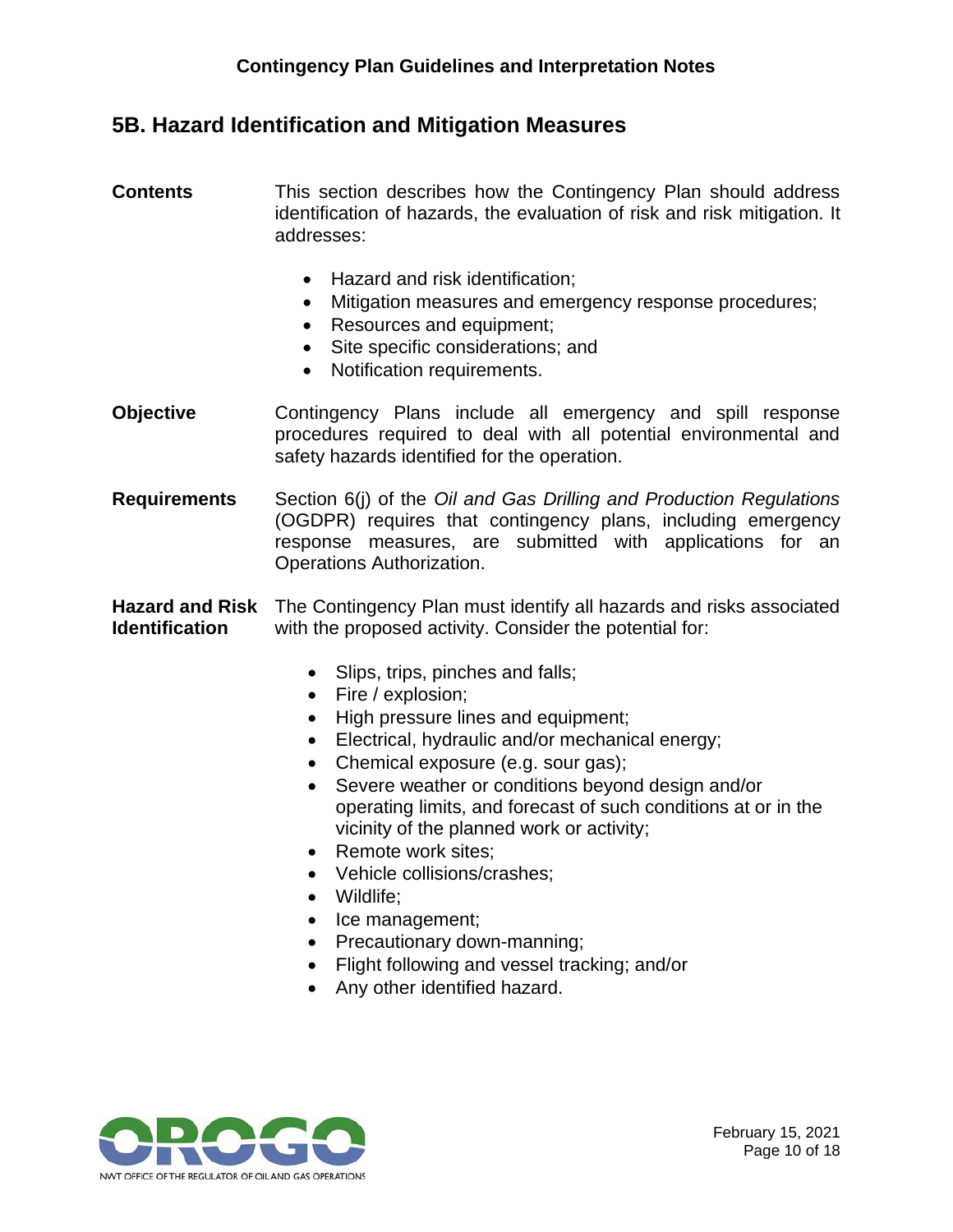| <b>Mitigation</b><br><b>Measures and</b><br><b>Emergency</b><br><b>Response</b><br><b>Procedures</b> | The Contingency Plan must identify mitigation measures and<br>emergency response procedures to respond to emergencies.<br>Consider the following possible emergencies:<br>Spills including containment, recovery, tracking and<br>$\bullet$<br>forecasting of any spills and spill countermeasures;<br>Loss of well control, including arrangements for drilling of a<br>$\bullet$<br>relief well and bringing a well under control;<br>Loss or disablement of an operation, including any loss of<br>$\bullet$<br>power, energy, communication and control;<br>Collision avoidance;<br>$\bullet$<br>Serious injury to or the death of any person;<br>$\bullet$<br>Fire / explosion;<br>$\bullet$<br>Chemical or radioactive exposure;<br>$\bullet$<br>Criminal activity or threats of criminal activity;<br>$\bullet$<br>Casualty medical evacuation;<br>$\bullet$<br>Evacuation, escape, rescue and abandonment;<br>$\bullet$<br>Person overboard;<br>$\bullet$<br>Loss of or damage to support craft; and/or<br>$\bullet$<br>Any other identified hazard or threat to the security of<br>personnel and facilities. |
|------------------------------------------------------------------------------------------------------|-----------------------------------------------------------------------------------------------------------------------------------------------------------------------------------------------------------------------------------------------------------------------------------------------------------------------------------------------------------------------------------------------------------------------------------------------------------------------------------------------------------------------------------------------------------------------------------------------------------------------------------------------------------------------------------------------------------------------------------------------------------------------------------------------------------------------------------------------------------------------------------------------------------------------------------------------------------------------------------------------------------------------------------------------------------------------------------------------------------------------|
| <b>Resources and</b><br><b>Equipment</b>                                                             | The Contingency Plan must identify onsite resources and equipment<br>for emergency response. These should be sufficient for use by<br>response personnel during an emergency.                                                                                                                                                                                                                                                                                                                                                                                                                                                                                                                                                                                                                                                                                                                                                                                                                                                                                                                                         |
| <b>Site Specific</b><br><b>Considerations</b>                                                        | The Contingency Plan should consider potential limits or delays in<br>access to resources, services or personnel in remote locations.                                                                                                                                                                                                                                                                                                                                                                                                                                                                                                                                                                                                                                                                                                                                                                                                                                                                                                                                                                                 |
| <b>Notification</b><br><b>Requirements</b>                                                           | The Contingency Plan should identify:<br>Internal company notification requirements; and<br>Notification requirements for:<br>Territorial and municipal governments;<br>$\circ$<br>Local First Nations, Indigenous governments and<br>$\circ$<br>communities; and<br>Federal and territorial regulators.<br>$\circ$                                                                                                                                                                                                                                                                                                                                                                                                                                                                                                                                                                                                                                                                                                                                                                                                   |

Notification requirements should be updated every 6 months or as needed when new internal and external contacts are identified.

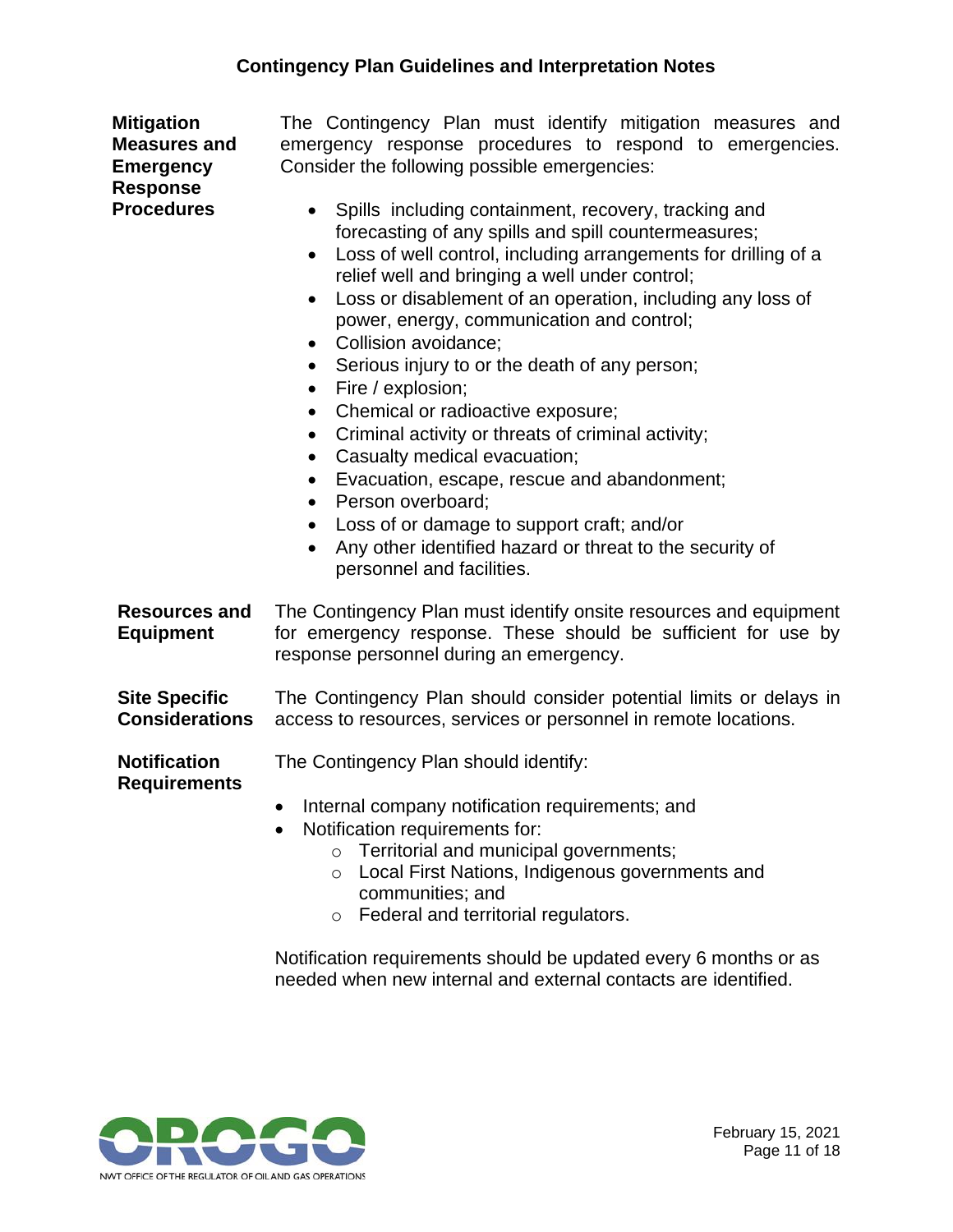#### <span id="page-13-0"></span>**5C. Organizational Structure**

- **Contents** This section describes how the organizational structure for emergency response should be addressed in the Contingency Plan.
- **Objective** Individuals responsible for the implementation of the Contingency Plan are identified and the relationships between emergency response positions are clear.
- **Resources and Roles** The Contingency Plan must include a detailed organizational structure that clearly outlines personnel responsible for the implementation of the plan in the event of an emergency.

The Contingency Plan should identify:

- Any key response personnel / roles;
- All internal personnel that will be involved in the event of an emergency; and
- Local contractors and other external personnel that could be involved in responding to an emergency.

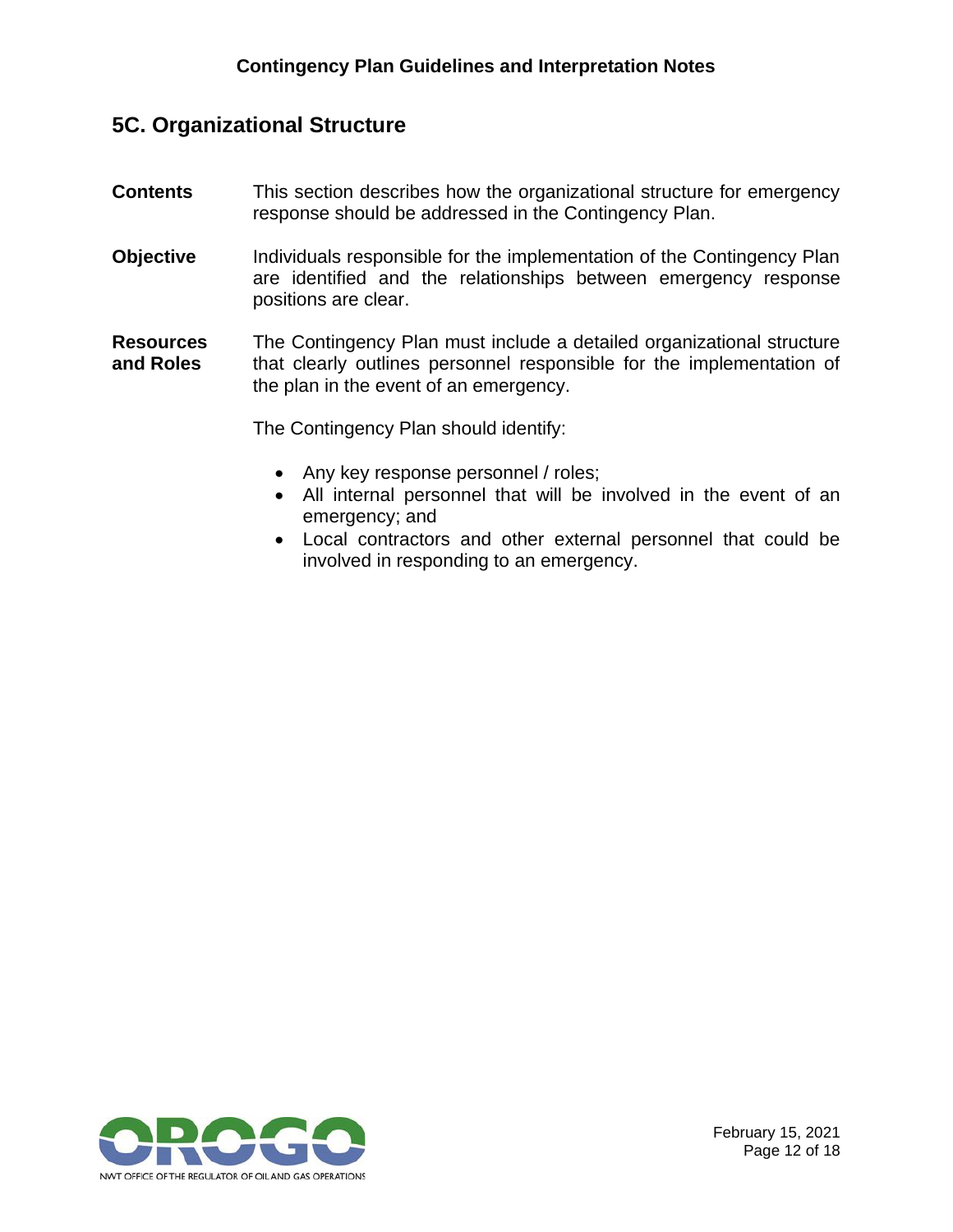#### **Contingency Plan Guidelines and Interpretation Notes**

### <span id="page-14-0"></span>**5D. Training and Compliance Monitoring**

| <b>Contents</b>                        | This section describes how the Contingency Plan should address:                                                                                                                                                                                                |
|----------------------------------------|----------------------------------------------------------------------------------------------------------------------------------------------------------------------------------------------------------------------------------------------------------------|
|                                        | Training; and<br>$\bullet$<br>Compliance monitoring.<br>$\bullet$                                                                                                                                                                                              |
| <b>Objective</b>                       | All personnel are aware of and competent in their emergency response<br>roles.                                                                                                                                                                                 |
| <b>Requirements</b>                    | Section 19(e) of the Oil and Gas Drilling and Production Regulations<br>(OGDPR) requires that Operators ensure all personnel at an operation,<br>or in transit to or from an operation, receive instruction and are familiar<br>with:                          |
|                                        | Safety and evacuation procedures; and<br>Their respective roles and responsibilities in the Contingency<br>Plans, including emergency response procedures.                                                                                                     |
| <b>Training</b>                        | The Contingency Plan must include information on emergency<br>response training, drills and exercises. Contingency Plan training and<br>exercises should include personnel from local First Nations,<br>Indigenous governments and communities where possible. |
| <b>Compliance</b><br><b>Monitoring</b> | The Contingency Plan must include information on how compliance<br>with the plan will be monitored and how performance will be measured<br>in relation to the objectives of the plan.                                                                          |

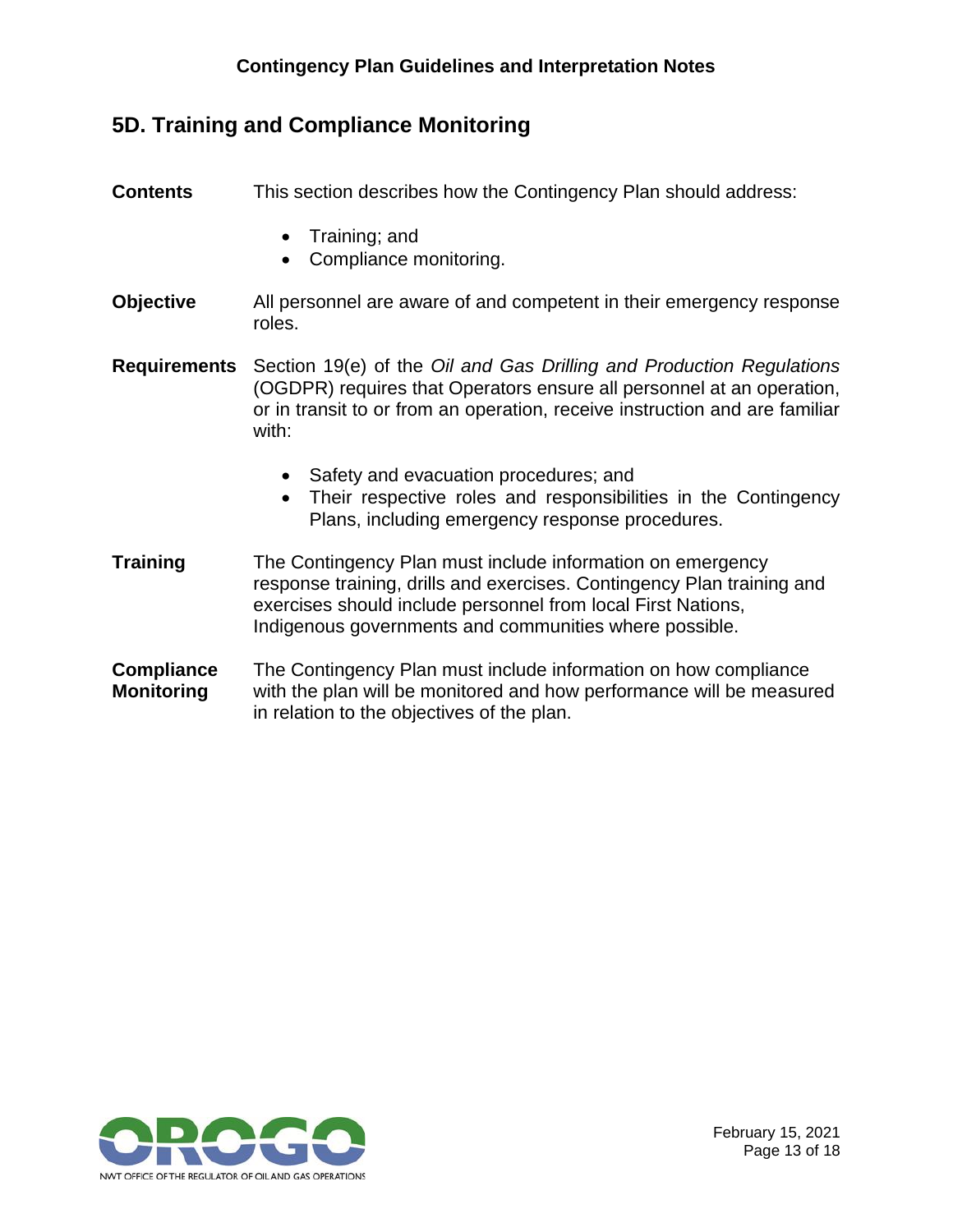#### <span id="page-15-0"></span>**5E. Change Management**

- **Contents** This section describes the requirement to address change management procedures in the Contingency Plan, including:
	- Change management triggers;
	- Change management expectations; and
	- Change management procedures.
- **Objective** Continuous improvement of the Contingency Plan based on lessons learned.
- **Requirements** Section 15(1)(b) of the *Oil and Gas Operations Act* (OGOA) requires applicants for authorizations to formally declare that the applicant shall ensure, so long as the work or activity that is authorized continues, that the equipment and operation continue to be fit for the purposes for which they are used, the operating procedures continue to be appropriate for those uses, and the personnel continue to be qualified and competent.

**Change**  Events that may trigger changes to Contingency Plans include:

**Management Triggers**

- New regulatory requirements;
- New management expectations;
- New management procedures;
- Lessons learned from emergency preparedness and response exercises; and
- New or replacement equipment and technology.

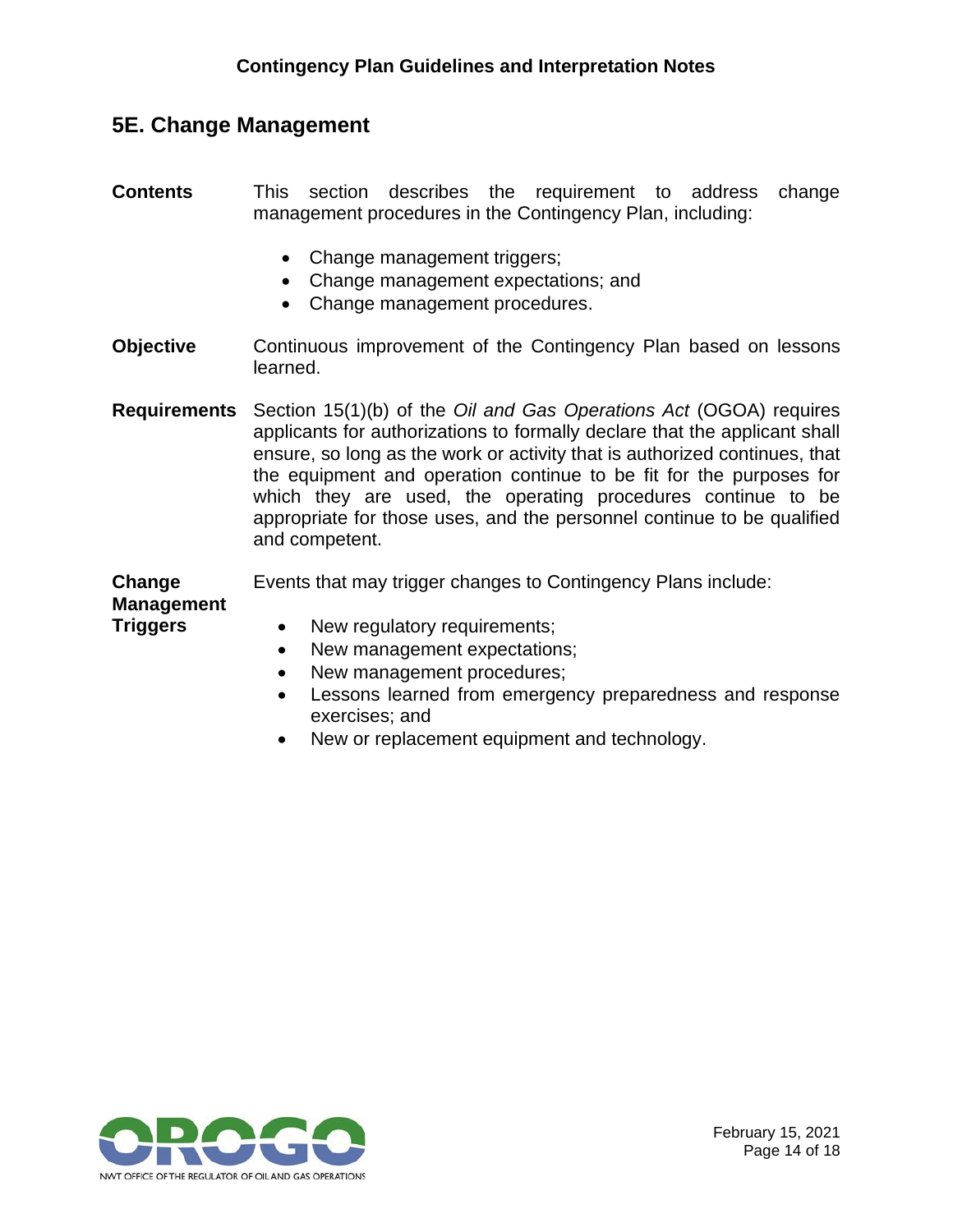**Change Management Expectations**  Change can affect equipment, materials, procedures, practices, systems, and personnel, including risk assessment and approval processes.

> Operators must manage all change to ensure that it does not compromise emergency response measures or systems. This is particularly relevant where emergency response systems and safety critical equipment may be impacted. The management of change process should:

- Define the roles of all levels of the organization in the management of change process that clearly identifies who can authorize any given change;
- Include hazard identification and risk management, commensurate with the nature of the proposed change;
- Ensure that those responsible for safety and environmentally critical policies and procedures review the proposed changes for acceptability; and
- Provide for effective communication with those who are affected.

**Change Management Procedures** The Contingency Plan should summarize and refer to the operator's management of change procedures applicable to the work or activity, including processes for:

- Ensuring the revision, distribution and control of associated documents;
- Training with respect to the changes;
- Assessing competency with the new plan;
- <span id="page-16-0"></span>• Determining the appropriate number of competent people; and Documenting these elements (see section 6).

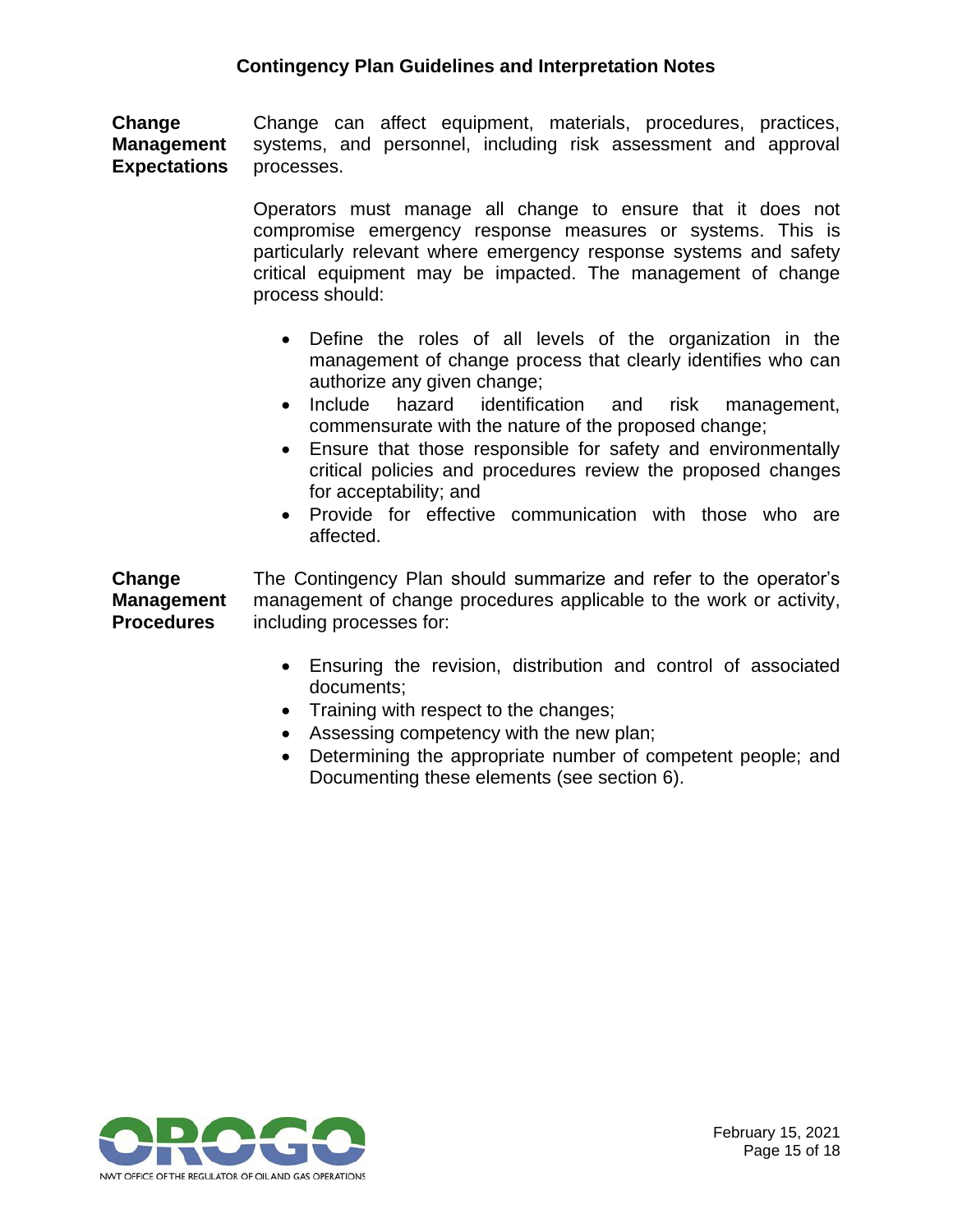#### **6. RECORD KEEPING**

- **Content** This section describes the requirements for record keeping as part of a Contingency Plan. It addresses:
	- Maintenance of records; and
	- Documentation and document control.
- **Objectives** Ensure that appropriate contingency-related records are available to the Regulator when requested and contingency-related documents are appropriately maintained and controlled.
- **Requirements** Section 77 of the *Oil and Gas Drilling and Production Regulations* (OGDPR) states that records must be kept of all emergency drills and exercises.

Section 86(1) of the OGDPR requires that Operators submit a description of environmental contingency plan exercises when submitting annual Environmental Reports for production projects.

Section 86(2) of the OGDPR requires that Operators submit a description of environmental contingency plan exercises when submitting annual Environmental Reports for installation of an exploration or delineation well.

- **Document Control** Operators are responsible for ensuring that documents associated with the Contingency Plan are complete, accurate, current and that changes to the Contingency Plan and revised documents are circulated to the appropriate personnel. Operators shall have processes and procedures in place for the following:
	- Approving documents prior to issue;
	- Periodically reviewing, updating, or withdrawing documents as necessary;
	- Ensuring that changes to, and the current revision of documents are identified;
	- Ensuring that relevant versions of applicable documents are available at points of use;
	- Ensuring that documents are accessible during power outages or other emergencies that could affect communications;
	- Ensuring that documents remain legible, identifiable, available for use and confidential as appropriate;

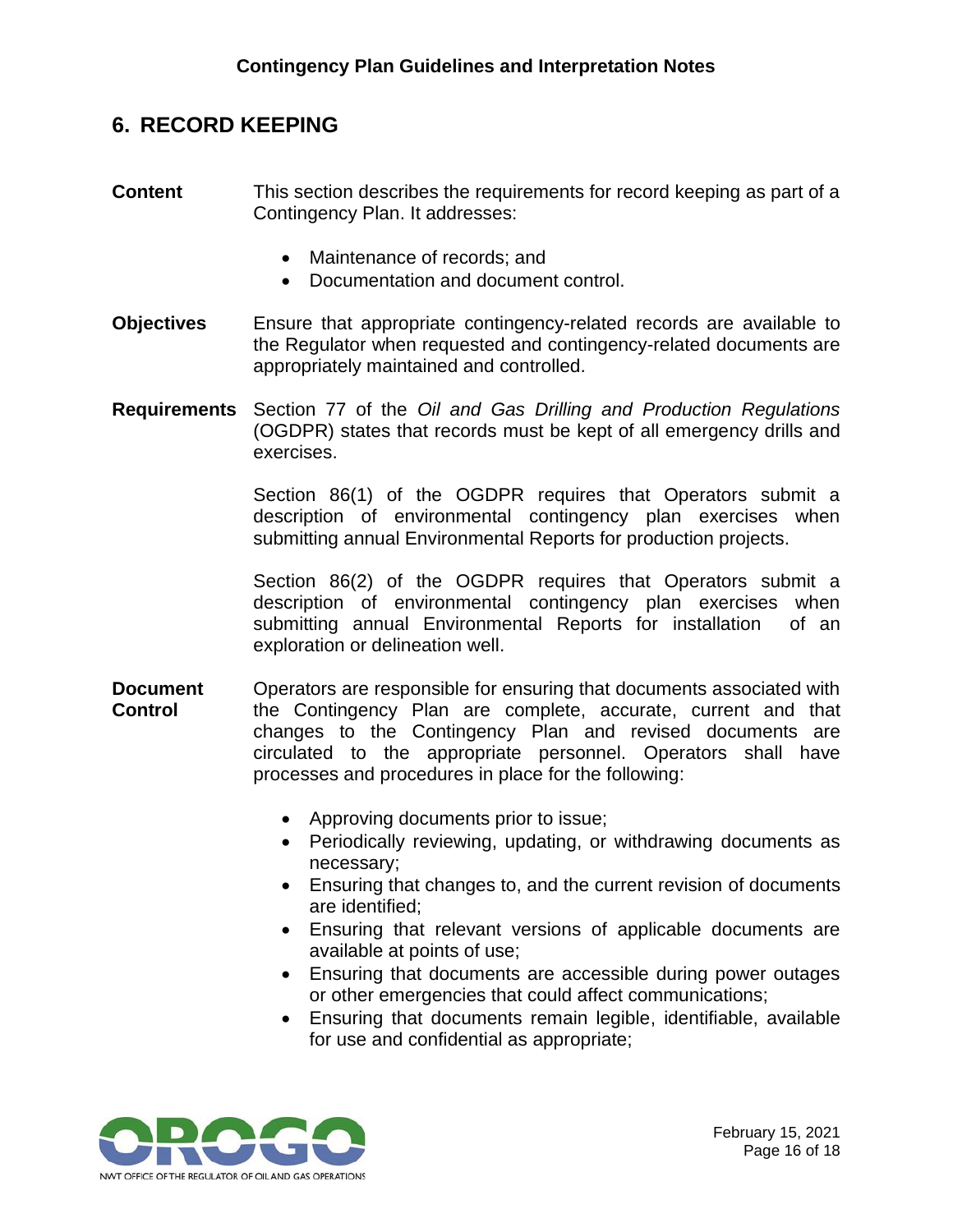#### **Contingency Plan Guidelines and Interpretation Notes**

- Ensuring that documents of external origin determined by the Operator to be necessary for the planning and operation of the management system are identified;
- Preventing the unintended use of obsolete documents and identifying such documents if they are retained for any purpose; and
- Ensuring the reliable, secure storage, protection, retrieval and retention of documents.

Operators must keep records of:

#### **Record Keeping**

**Requirements**

- All persons arriving, leaving or present on the operation;
- The location and movement of emergency drills and exercises, incidents, near-misses, the quantities of consumable substances that are required to ensure the safety of operations and other observations and information critical to the safety of persons for the operation or the protection of the environment;
- Daily maintenance and operating activities, including any activity that may be critical to the safety of persons for the operation, the protection of the environment or the prevention of waste; and
- In the case of a production operation:
	- o The inspection of the operation and related equipment for corrosion and erosion, any observed physical damage, any variance outside tolerable limits from any non-destructive testing and any resulting maintenance carried out;
	- o The pressure, temperature and flow rate data for compressors and treating and processing facilities;
	- o The calibration of meters and instruments;
	- o The testing of surface and subsurface safety valves;
	- o The status of each well and the status of well operations; and
	- o The status of the equipment and systems critical to safety and protection of the environment including any unsuccessful test result or equipment failure leading to an impairment of the systems.